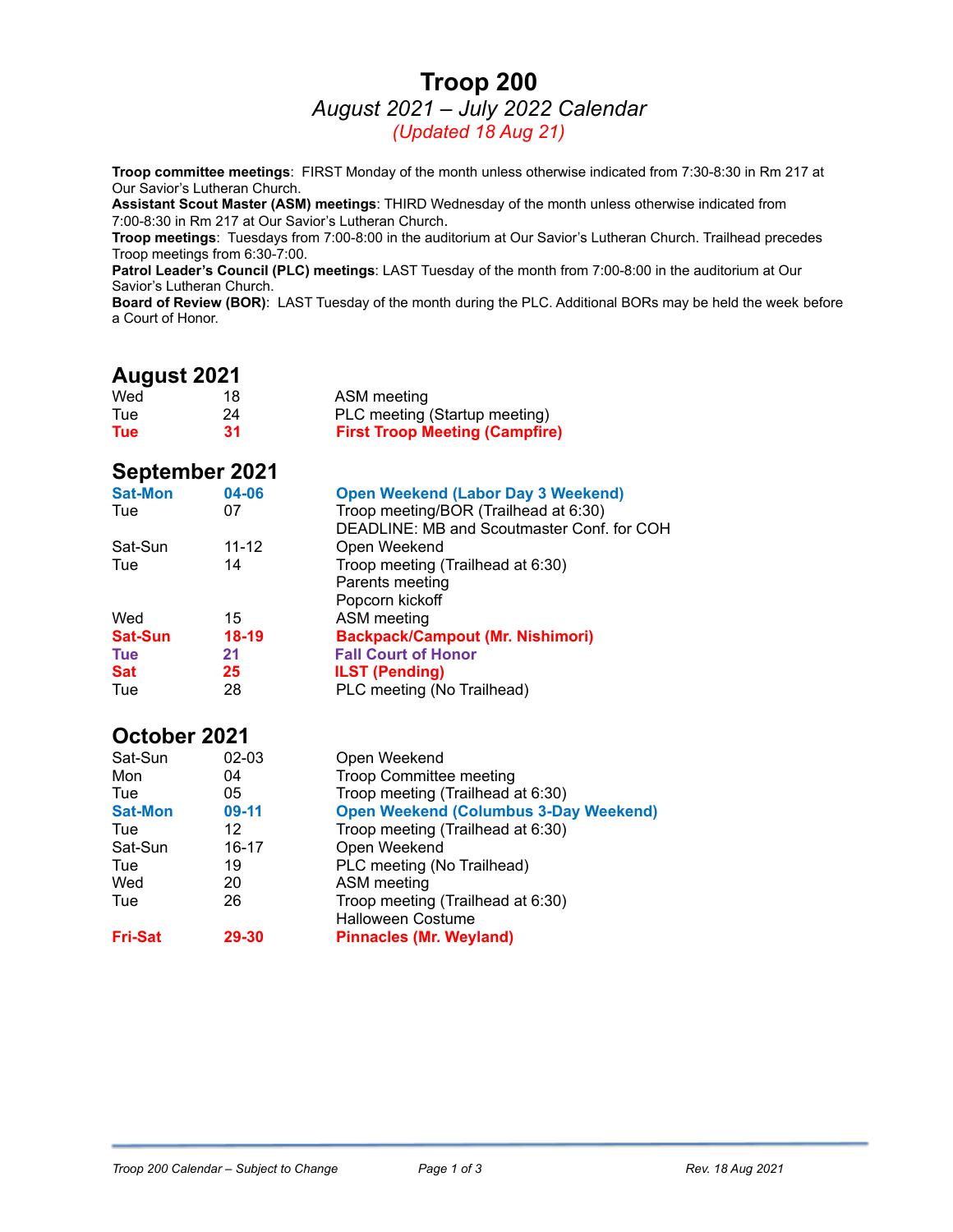# **November 2021**

| Mon        | 01        | <b>Troop Committee meeting</b>                    |
|------------|-----------|---------------------------------------------------|
| Tue        | 02        | Troop meeting (Trailhead at 6:30)                 |
| <b>Sat</b> | 06        | <b>Scouting for Food (hangers)</b>                |
| Tue        | 09        | Troop meeting (Trailhead at 6:30)                 |
|            |           | <b>Patrol Elections</b>                           |
| <b>Thu</b> | 11        | <b>Veteran's Day</b>                              |
| <b>Sat</b> | 13        | <b>Eagle Court of Honor</b>                       |
|            |           | <b>Scouting for Food (pickup)</b>                 |
| Tue        | 16        | Troop meeting (Trailhead at 6:30)                 |
| Wed        | 17        | ASM meeting                                       |
| <b>Sat</b> | 20        | Dipsea Trail 20-mile hike (Mr. Pretzlaf)          |
|            | $22 - 26$ | <b>THANKSGIVING BREAK</b>                         |
| Sat-Sun    | 27-28     | Open Weekend after Thanksgiving break             |
| Tue        | 30        | PLC meeting-plan for Dec & Jan/BOR (No Trailhead) |

# **December 2021**

| 06          | <b>Troop Committee meeting</b>                    |
|-------------|---------------------------------------------------|
| 07          | Troop meeting (Trailhead at 6:30)                 |
|             | <b>Troop Election</b>                             |
| $11 - 12$   | <b>Back pack/Camp out Henry Coe (Morgan Hill)</b> |
| 14          | Troop meeting (No Trailhead)                      |
|             | Potluck                                           |
| $15-18$     | <b>Acalanes Finals Week CONFIRM</b>               |
| 22          | ASM meeting                                       |
| 12/20-01/02 | <b>WINTER BREAK</b>                               |
|             |                                                   |

# **January 2022**

| Tue            | 04        | Troop meeting/BOR (Trailhead at 6:30)<br>Move first year Scout into permanent patrols |
|----------------|-----------|---------------------------------------------------------------------------------------|
| Sat-Sun        | 08-09     | Open Weekend                                                                          |
| Mon            | 10        | <b>Troop Committee meeting</b>                                                        |
|                |           | <b>Open House</b>                                                                     |
| Tue            | 11        | Troop meeting (Trailhead at 6:30)                                                     |
| <b>Sat-Mon</b> | $15 - 17$ | <b>Open Weekend (MLK 3 Day Weekend)</b>                                               |
| Tue            | 18        | Troop meeting (Trailhead at 6:30)                                                     |
| Wed            | 19        | ASM meeting                                                                           |
| Sat-Sun        | $22 - 23$ | Open Weekend                                                                          |
| Tue            | 25        | PLC meeting/BOR (No Trailhead)                                                        |
| Sat            | 29        | ILST @ L.E.A.D Training                                                               |
| <b>Sat-Sun</b> | 29-30     | <b>Heidelmann Lodge (Pending)</b>                                                     |
|                |           |                                                                                       |

# **February 2022**

| 01        | Troop meeting (Trailhead at 6:30)                   |
|-----------|-----------------------------------------------------|
| $05 - 06$ | Open Weekend                                        |
| 06        | <b>Scout Sunday</b>                                 |
| 07        | <b>Troop Committee meeting</b>                      |
| 08        | Troop meeting (Trailhead at 6:30)                   |
| $12 - 13$ | <b>Snow Camping (Mr. Raffel)</b>                    |
| 15        | Troop meeting (Trailhead at 6:30)<br>OA elections   |
| 16        | ASM meeting                                         |
| $18 - 21$ | <b>Open Weekend (President's Day 4 Day Weekend)</b> |
| 22        | PLC meeting/BOR (No Trailhead)                      |
|           |                                                     |